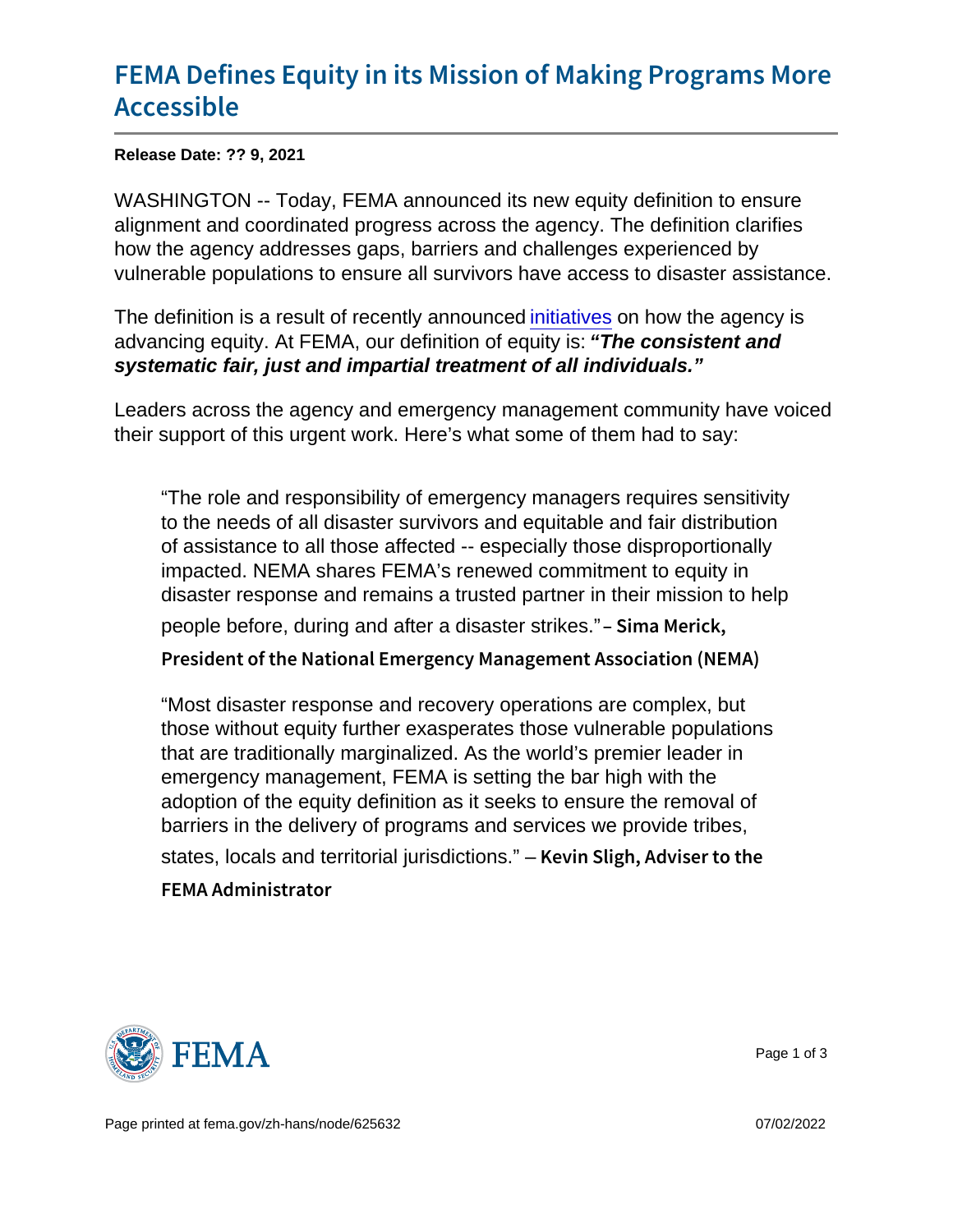"FEMA helps people during their worst days, and that starts with recognizing the disproportionate effects disasters have on marginalized and underserved communities. Equity must be at the core of FEMA's mission to ensure we can all be more resilient against disasters and quickly recover from them when they do happen."  $-$  M a r y A n n T i e r n e y, FEMA Region 3 Regional Administrator

```
"The adoption of this definition is an explicit commitment by
Administrator Criswell and the Biden Administration that FEMA works to
ensure that all communities are treated in a fair, just and impartial
manner. I am pleased that this commitment to equity will undergird the
development of FEMA's vision and strategy." – Ramesh Kolluru, FEMA
National Advisory Council Vision 2045 Subcommittee Ch
```
"FEMA is taking a much-needed step towards tackling the barriers that harm medically fragile and historically disenfranchised communities. As disasters become more extreme and more frequent, this is a step towards supporting all communities, especially those most harmed by these events." - Nicolette Louissaint, FEMA National Advisory Member

"Equity must be baked into the front end of the federal declaration process, not an afterthought. Critical to the process is for decision makers to be intentional in all phases of the disaster management cycle to minimize discriminatory actions to prevent undesired outcomes that

plague underserved and marginalized communities."  $-$  W a r r e n  $-$  D. Miller,

```
FEMA National Advisory Council Equity Subcommittee V
```
"Along with FEMA, the African-American FEMA Employee Resource Group remains steadfast in the implementation of accessible resources and services and will work with our colleagues to continue to advocate and move the needle forward in advancing our mission through an equity-focused approach." – Vallee Bunting, African-American FEMA Employee Resource Group Chair



Page 2 of 3

Page printed at [fema.gov/zh-hans/node/625632](https://www.fema.gov/zh-hans/node/625632) 07/02/2022